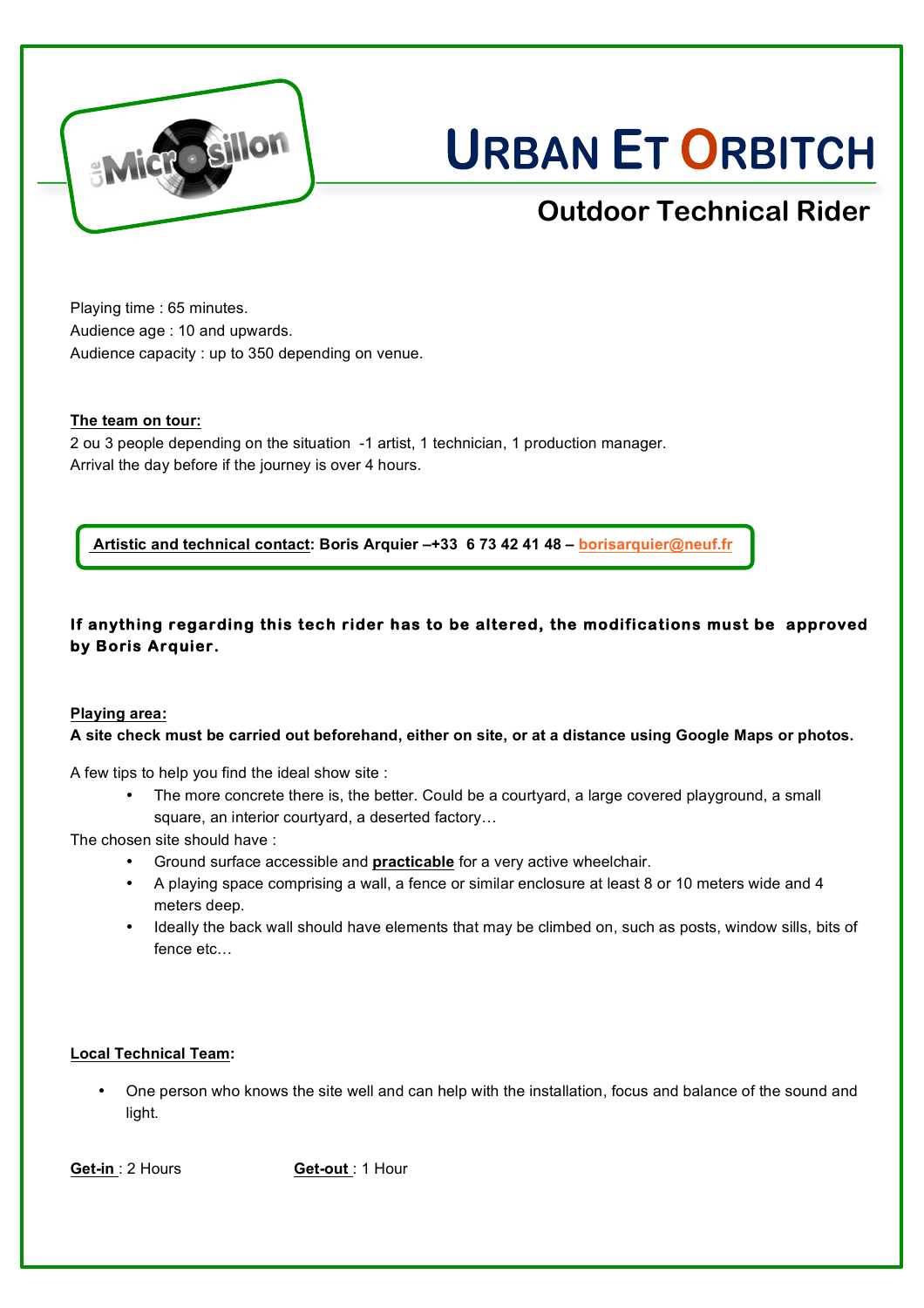#### **Light :**

#### **Provide :**

- 2 x 16A plugs.
- 3 Halogen Floods 1000 w
- 2 lighting stands
- 1 coupling bar
- 2 x 16 A dimmers
- 1 x 12 circuit lighting board.

# **Sound:**

# **Provide :**

- 1 x 16A plug, on a separate supply to that of the lighting.
- 1x system adapted to the site, type 2,1. Provide at least 1x 1Kw Subwoofer minimum 1Kw. et 2 medium high satellites of 2 Kw minimum.
	- Eg : 2 PS 15 NEXO and 1 basse cab of around .1KW, or material of an equivalent quality and power
- 1 DESK YAMAHA O1 V, or equivalent.

Material provided by the company :

• micro HF Seinheizer HK50

#### **Audience seating**

• Provide seating, tiered if possible. At least carpets plus chairs plus benches.See with the company for the placement of the seating as regards the playing area.

# **Material to be provided :**

- 1 x 240 L rubbish bin
- 2 x 770 L rubbish bins
- provide 10 large (100Litre) rubbishbags full of recyclable refuse.Only dry refuse accepted, absolutely no food.

# **Dressing rooms etc. :**

- A water supply close to the playing area.
- A table and two chairs for the control desk.
- Several bottles of water.
- A lockable dressing room ,large enough to permit a good physical warm-up, available the evening before or at the latest the morning of the show, with mirror, toilet and sink.